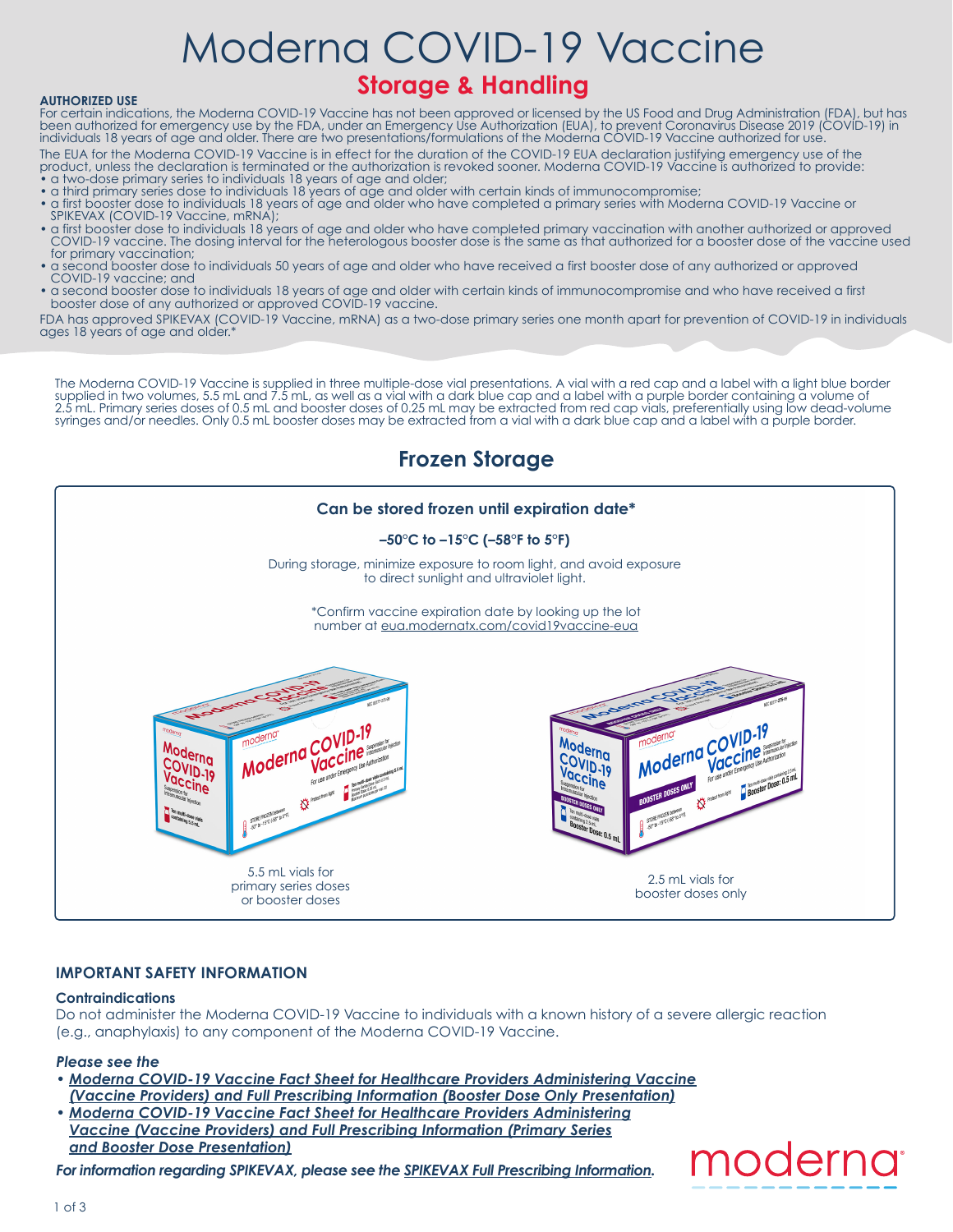## Moderna COVID-19 Vaccine **Storage & Handling**

## **Thaw Each Vial Before Use**

Vial images for illustrative purposes only



**Let vial sit at room temperature for 15 minutes before administering** 

## **Thawed Shelf Life**



#### **The maximum number of times a vial stopper can be punctured is 20. NEVER refreeze thawed vaccine**

#### **Please see the HCP Fact Sheet PDF for more information on primary series, third, and booster doses.**

#### **IMPORTANT SAFETY INFORMATION (CONT.)**

#### **Warnings and Precautions**

• **Management of Acute Allergic Reactions:** Appropriate medical treatment to manage immediate allergic reactions must be immediately available in the event an acute anaphylactic reaction occurs following administration of the Moderna COVID-19 Vaccine. Monitor Moderna COVID-19 Vaccine recipients for the occurrence of immediate adverse reactions according to the Centers for Disease Control and Prevention guidelines ([https://www.cdc.gov/vaccines/covid-19/clinical-considerations/](https://www.cdc.gov/vaccines/covid-19/clinical-considerations/managing-anaphylaxis.html) [managing-anaphylaxis.html](https://www.cdc.gov/vaccines/covid-19/clinical-considerations/managing-anaphylaxis.html)).

#### *Please see the*

- *[Moderna COVID-19 Vaccine Fact Sheet for Healthcare Providers Administering Vaccine](https://eua.modernatx.com/covid19vaccine-eua/eua-fact-sheet-booster-providers.pdf) [\(Vaccine Providers\) and Full Prescribing Information \(Booster Dose Only Presentation\)](https://eua.modernatx.com/covid19vaccine-eua/eua-fact-sheet-booster-providers.pdf)*
- *[Moderna COVID-19 Vaccine Fact Sheet for Healthcare Providers Administering](https://eua.modernatx.com/covid19vaccine-eua/eua-fact-sheet-providers.pdf) [Vaccine \(Vaccine Providers\) and Full Prescribing Information \(Primary Series](https://eua.modernatx.com/covid19vaccine-eua/eua-fact-sheet-providers.pdf) [and Booster Dose Presentation\)](https://eua.modernatx.com/covid19vaccine-eua/eua-fact-sheet-providers.pdf)*

*For information regarding SPIKEVAX, please see the [SPIKEVAX Full Prescribing Information.](https://eua.modernatx.com/covid19vaccine-eua/spikevax-prescribing-information.pdf)*